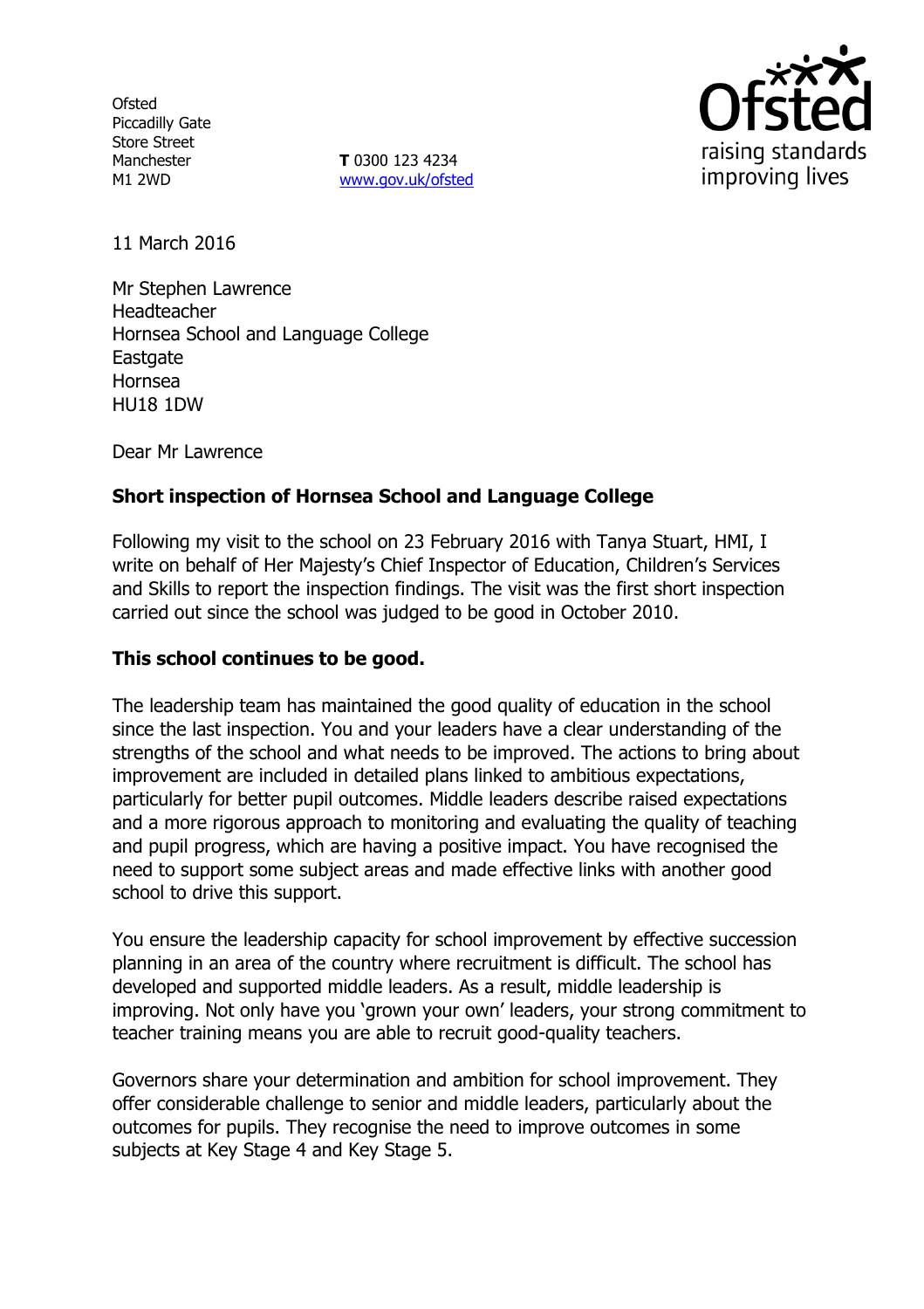

# **Safeguarding is effective.**

You have made sure that all safeguarding arrangements are in place. Checks made on adults working in the school are fit for purpose and well organised. Staff receive appropriate and regular child protection training. You ensure that staff and pupils understand the dangers of radicalisation and extremism and exploitation. There is a strong climate of respect throughout the school. The helpful website reflects well the commitment of the school to the welfare of its pupils.

The vast majority of staff and parents who responded to the questionnaires believe pupils are safe in the school. Pupils confirm this. In particular, you know and look after vulnerable pupils in your care very well. As a result, the attendance of the most vulnerable pupils is well above the national average. The school has highly effective links with a variety of agencies and other professionals who provide support for pupils in need of extra help.

## **Inspection findings**

- Following some disappointing GCSE results in 2015, you have taken determined and decisive action to improve the outcomes for pupils in the GCSE examinations this year and across the school. As a result, the gaps in attainment and progress between boys and girls, and between the disadvantaged and their peers, are closing in all year groups.
- You have sensibly provided opportunities for your heads of department in English and mathematics to work with their counterparts in another good school. Consequently, progress in mathematics has improved and, in the current Year 11, it is above the national average. The impact of actions to improve outcomes in English can be seen in Years 7 to 10, where progress is accelerating. Predictions about the attainment and progress in English in Year 11 are cautious. However, the drive for improvement, supported by more rigorous monitoring of pupils' work, is beginning to impact. A number of pupils taking the English GCSE examination in November have attained good grades, with all of them making at least the expected progress.
- You have worked hard to ensure all posts in the science department are filled by specialist teachers. You recognise the need to improve the outcomes in science, particularly for pupils at Key Stage 4 studying core and additional science. In the current Year 11, pupils studying separate sciences are already making better progress.
- Systems are in place to check the quality of teaching, learning and assessment. As a result, you have a good understanding of the strengths and weaknesses in the quality of teaching. Teachers whose practice needs to improve are provided with appropriate support. Teachers enjoy working together in trios to develop their teaching practice. They have opportunities to attend a wide variety of training. The impact of the extra support and training was seen in some of the classrooms we visited during the inspection.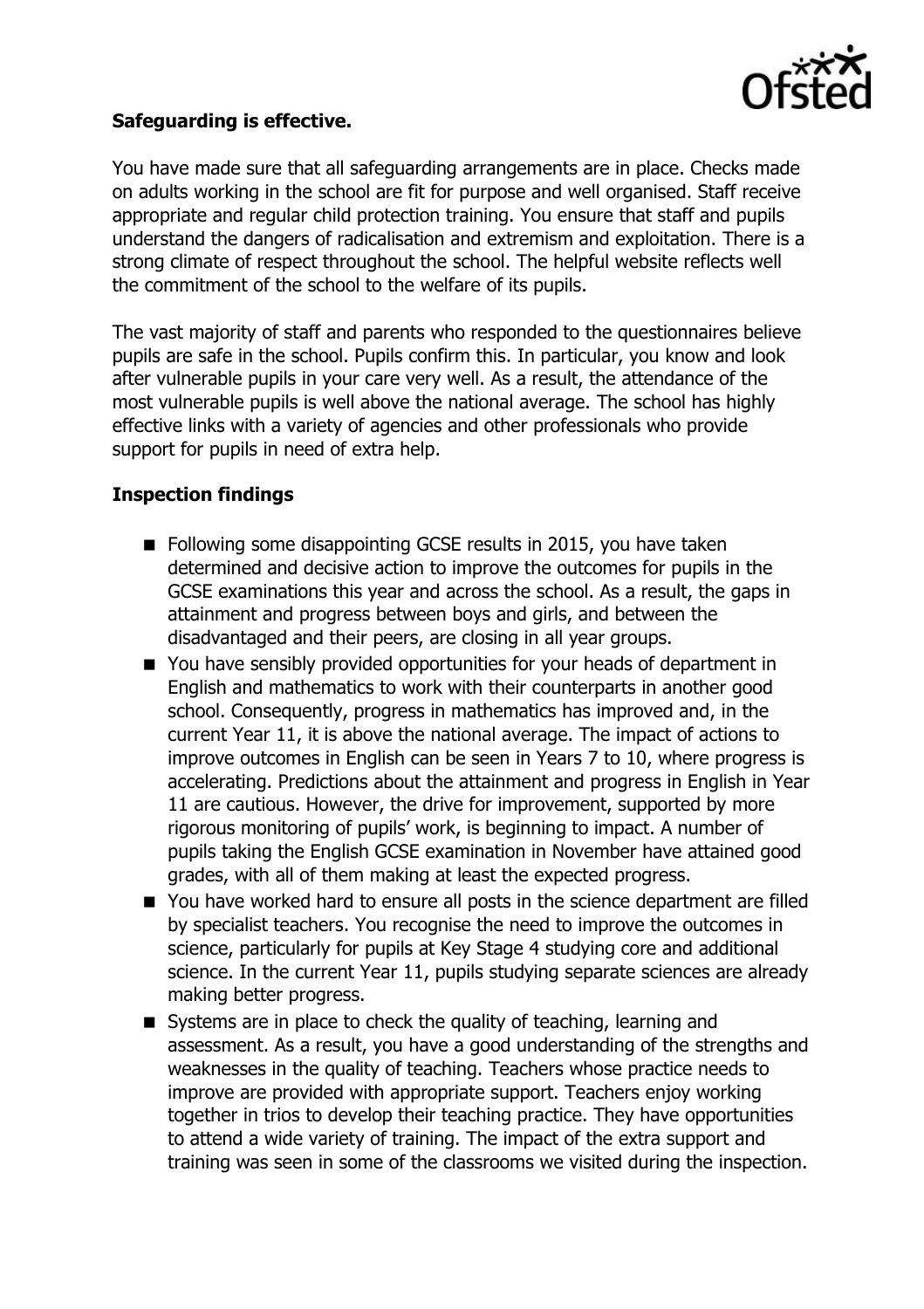

- $\blacksquare$  Evidence provided by the school shows that the consistency of marking and feedback is beginning to improve in line with the school policy. The procedures for checking and collecting progress information are effective and user-friendly. Consequently, you have more confidence that teachers' assessments are accurate and use them to evaluate the progress of different pupil groups effectively. Progress information is shared with parents and discussed in reviews with pupils. As a result, pupils know their targets and what to do to reach those targets.
- Sixth form learners enjoy the wide range of courses available to them. The head of sixth form has recently instigated more careful monitoring of the programme of study. Consequently, effective systems check learners are working hard and meeting their targets. Intensive extra support is provided for those who need it. It is too soon to see the impact of this work. The school works closely with another school and with the local authority to improve outcomes in A-level subjects which are performing less well. As a result, attainment and progress in some subjects, for example in biology, have improved.
- In the summer term, all Year 12 learners will complete work experience which will add to the wide range of careers advice and guidance already offered. Learners in Key Stages 4 and 5 speak highly of the way the school helps them to prepare for further education, university and employment, including apprenticeships. The proportion of young people entering employment or training on leaving the school is much higher than the national average.
- **Personal development, behaviour and welfare are a strength of the school.** The vast majority of staff, parents and pupils believe behaviour is good and it is well managed. Pupils confirm that there is very little bullying of any kind and staff are quick to help with any issues. Attendance has improved over the last three years and is now above the national average. Particularly important is the positive impact you have had on the attendance of disadvantaged pupils, which is now in line with that of their peers.
- A wide range of extra-curricular activities and visits, both locally and abroad, offer rich opportunities for pupils to develop their cultural awareness and their knowledge of life in modern Britain. For example, some pupils have visited Japan and, while there, made presentations to Japanese pupils and taught English. You make sure disadvantaged pupils are able to enjoy these opportunities too.

# **Next steps for the school**

Leaders and those responsible for governance should ensure that:

 $\blacksquare$  the good practice which exists is shared, so that teaching leads to consistently good progress in all subjects, particularly at Key Stages 4 and 5.